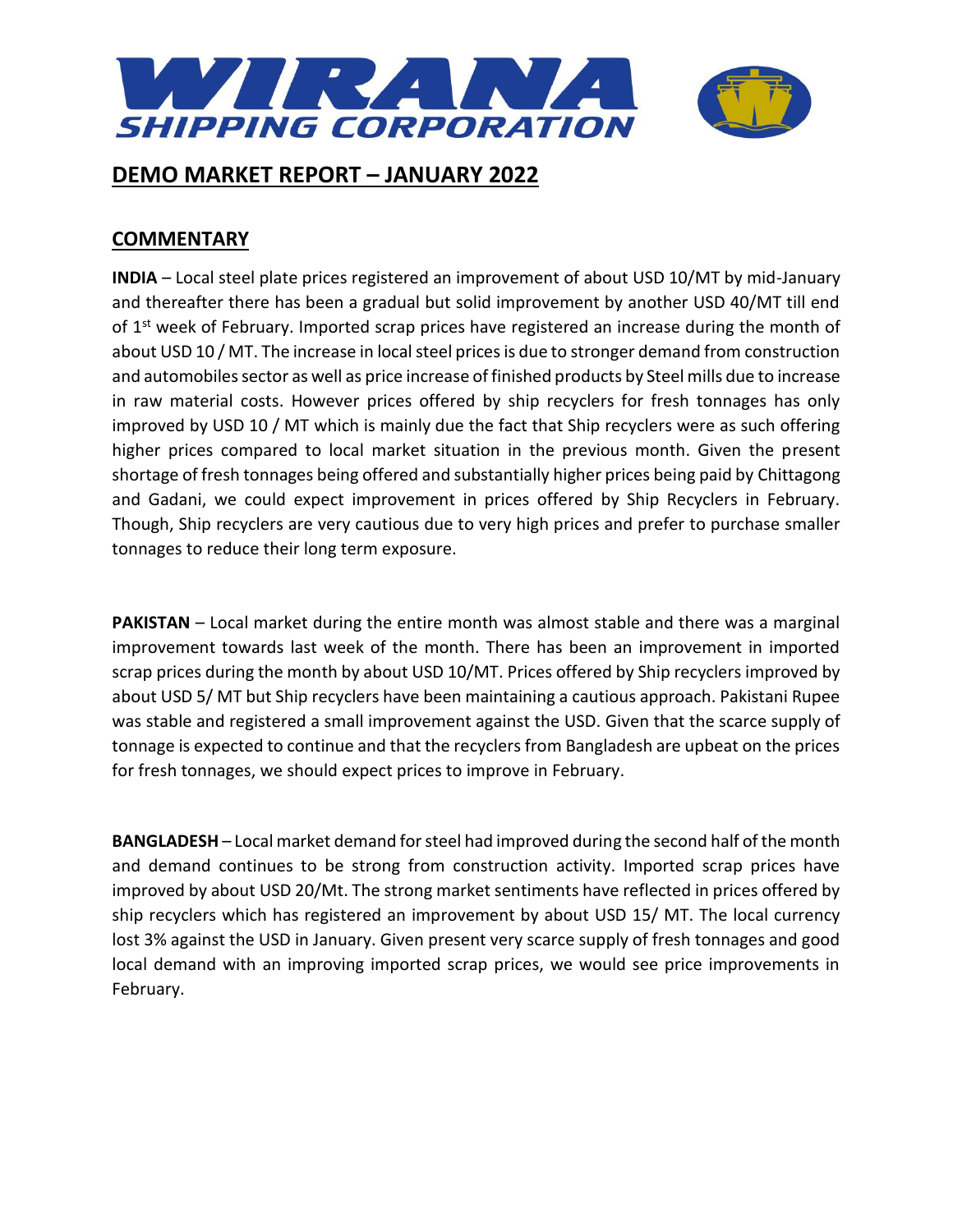

**TURKEY**- Good news for the month was that there was no further decline in exchange rate against the US Dollar and Lira stabilized. Local demand had slowed down during the month but there was an improvement in prices of scrap by about USD 25-30/ MT. Production had slowed down due to power shortages. In view of mixed signals noted during the month, the prices offered by Ship recyclers have not improved but have remained stable during the month. We should however expect some improvement in prices in February.

**CHINA** – With effect from 1.1.2019, China has stopped accepting any foreign flagged ship for recycling as per directives from Government. Breakers now can only recycle local ships from China.

**SUPPLY** – The limited supply of fresh tonnages has further reduced in the month of January. This is due to an expectation of freight improvements in tanker markets due to which quite a few potential scrap candidates have found further trading buyers. With a consistent strong oil price, we have seen OPEC increase its daily production quota and we should see further increase in demand as we approach summer months and world comes out of Covid impact. It is expected that new buildings delivery in tanker sector is going to substantially improve in 2022 which could lead to older candidates being scrapped though this should not be before second quarter. Possibility of positive conclusion of a deal with Iran still lingers which could release substantial number of old tankers for scrapping. For the month of February, we expect scarce supply of fresh tonnages to continue.

**OUTLOOK FOR FEBRUARY –** In view of very scarce supply of fresh tonnages being experienced as well as good local demand from Bangladesh, we could expect prices for fresh tonnages to improve. Though, it must be noted that present high prices carry risk of dropping as soon as supply of fresh tonnages improves continuously for about a month. Though, we may not see such situation in February. We expect a strong market situation in February.

### **GREEN RECYCLING:**

1. Volkswagen Group Logistics has become  $31<sup>st</sup>$  member of Ship Recycling Transparency Initiative in month of January 2022. We have seen a slow but steady progress in the number of signatories to SRTI.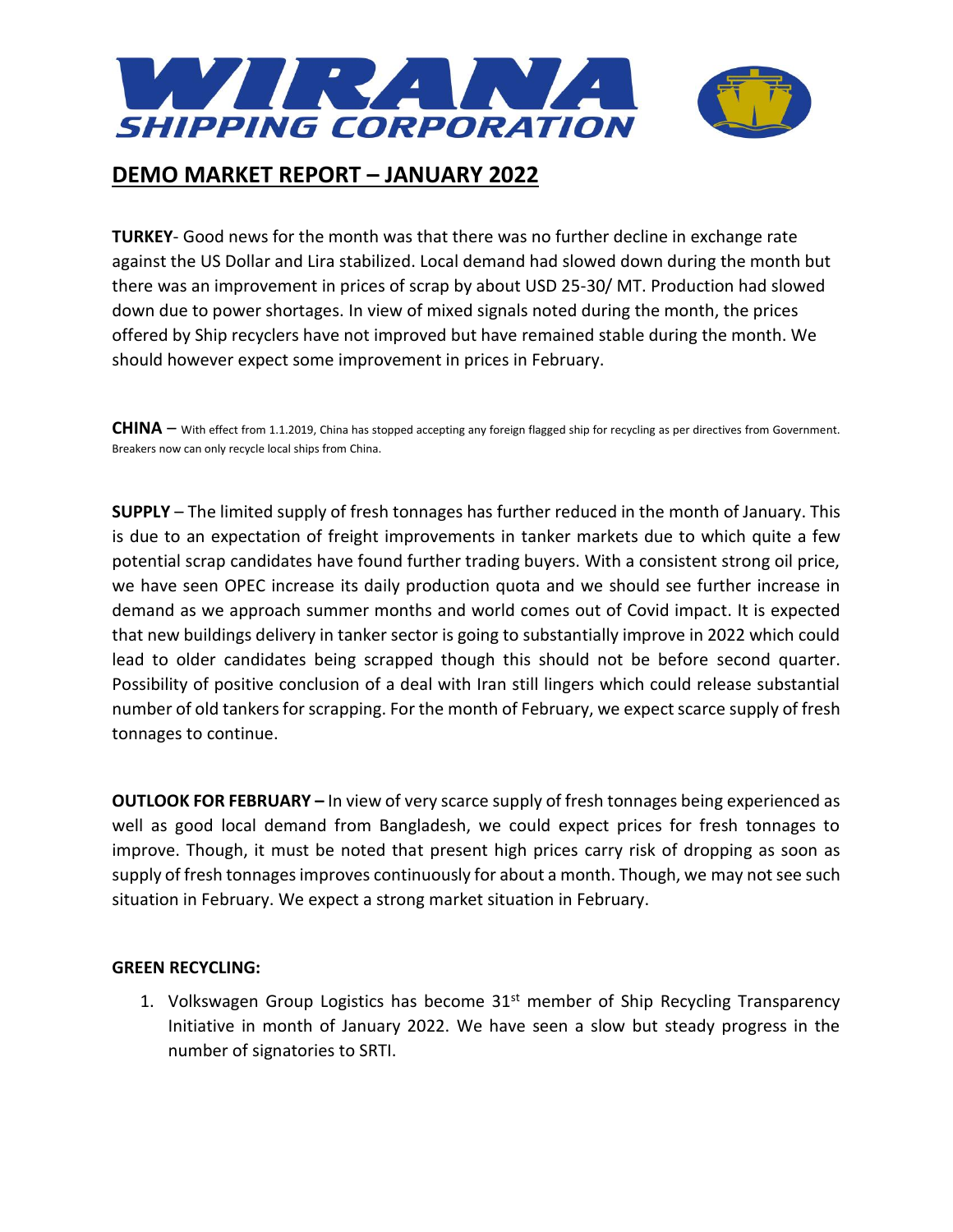

#### **MAIN DEMOLITION SALES DATA FOR JANUARY 2022**

| <b>Type</b>          | <b>Name of Vessel</b> | <b>Built</b> | <b>DWT</b> | <b>LDT</b> | <b>Price</b> | <b>Remarks</b>                                                                                                    |
|----------------------|-----------------------|--------------|------------|------------|--------------|-------------------------------------------------------------------------------------------------------------------|
| Accom Barge          | Kreuz Supporter       | 2007         | 10039      | 2866       |              | As is UAE                                                                                                         |
| <b>AHTS</b>          | Wayne                 | 2010         | 2059       | 2048       |              | Alang                                                                                                             |
| <b>Fish Factory</b>  | Dmitriy Pashchemko    | 1998         | 1810       | 3825       |              | Ctg                                                                                                               |
| <b>Fish Factory</b>  | Helsingfors           | 1982         | 1810       | 3930       |              | Alang, Has 245 MT<br>permanent ballast,<br><b>Heavy Bronze</b><br>Propeller, has some SS<br>and aluminium content |
| <b>Fish Factory</b>  | Moskovskaya Olympiada | 1980         | 1815       | 3905       | 750          | Alang, Has high non-<br>ferrous content                                                                           |
| Flat Top Barge       | Hyundai B1006         | 1982         | 14659      | 11447      |              | As is Vietnam                                                                                                     |
| <b>LPG</b>           | Apoda                 | 1997         | 23469      | 9835       |              | HKC - As is<br>Singapore/Batam                                                                                    |
| <b>MPP</b>           | Lavendar              | 1996         | 16113      | 6990       |              | Gadani                                                                                                            |
| Pass/Cargo/<br>Ferry | St. Damian            | 1972         | 1000       | 3643       | 425          | As is Piraeus                                                                                                     |
| Reefer               | Ivan Polzunov         | 1976         | 5890       | 4829       |              | As is China                                                                                                       |
| Reefer               | Ozersk                | 1984         | 1880       | 2260       | 600          | Ctg                                                                                                               |
| <b>RORO</b>          | Eurocargo Patrasso    | 1998         | 11600      | 10613      |              | Aliaga                                                                                                            |
| <b>RORO</b>          | Hodzi                 | 1988         | 8044       | 7660       |              | Ctg                                                                                                               |
| Semisub              | Orca                  | 1970         | 10088      | 11323      | 125          | As is South Africa, U/T                                                                                           |
| Siesmic Survey       | Oceanic Challenger    | 2000         | 5197       | 3545       |              | Aliaga                                                                                                            |
| Tanker               | Chem Transia          | 1991         | 1204       | 580        |              | As is Korea                                                                                                       |
| Tanker               | <b>Express</b>        | 1999         | 8821       | 2999       | 830          | Alang, Has abt 290T<br>solid SS out total SS of<br>380 T                                                          |
| Tanker               | Garin                 | 1995         | 46699      | 9597       | 576          | As is Oman                                                                                                        |
| Tanker               | Glorisilver           | 1992         | 5430       | 2182       |              | Alang                                                                                                             |
| Tanker               | Niigata               | 1980         | 4977       | 2084       |              | Ctg                                                                                                               |
| Tanker               | North                 | 2003         | 105250     | 15968      |              | Ctg                                                                                                               |
| Tanker               | Prosperity            | 1997         | 19481      | 5230       | 930          | Alang, Has abt 520T<br>solid SS out total SS of<br>780 T                                                          |
| Tanker               | Rich Sino             | 1996         | 35657      | 7301       |              | Ctg                                                                                                               |
| Tanker               | Saehan Chemstar       | 1992         | 9325       | 2518       |              | Alang                                                                                                             |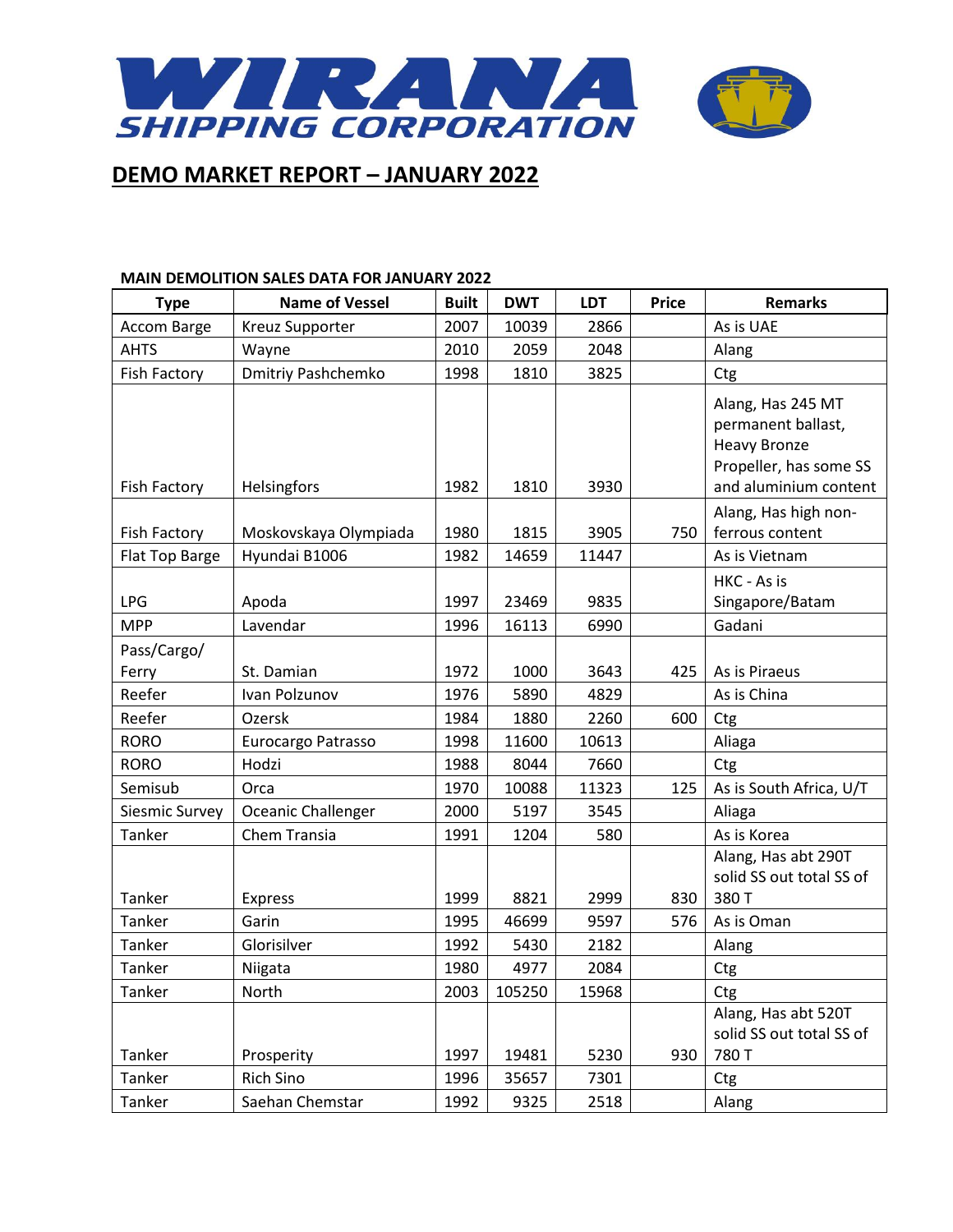

| <b>Type</b> | <b>Name of Vessel</b> | <b>Built</b> | <b>DWT</b> | <b>LDT</b> | <b>Price</b> | <b>Remarks</b>           |
|-------------|-----------------------|--------------|------------|------------|--------------|--------------------------|
|             |                       |              |            |            |              | Ctg, Fire/Explosion      |
|             |                       |              |            |            |              | damaged condition,       |
| Tanker      | Sea Fortune           | 2010         | 17542      | 5515       |              | U/T                      |
| Tug         | Linda                 | 2003         | 3100       | 1833       | 660          | As is Alang, via Auction |
| Tug         | Nove                  | 1991         | 1514       | 1147       |              | Alang                    |
|             |                       |              |            |            |              | Buyers have full Sub-    |
| Tug         | Kigoriak              | 1979         | 2066       | 4855       | 745          | Con option               |

#### **STATISTICS**

#### **VESSELS AND QUANTITY LDT BEACHED IN INDIAN SUBCON – IN JANURY 2022, 2021, 2020**

|      | <b>INDIA</b> |          |        | <b>BANGLADESH</b> | <b>PAKISTAN</b> |            |
|------|--------------|----------|--------|-------------------|-----------------|------------|
|      | Vessel       | LDT - LT | Vessel | $LDT - LT$        | Vessels         | $LDT - LT$ |
| 2022 | 09           | 49,797   | 21     | 236,501           | 10              | 98,568     |
| 2021 | 28           | 227,855  | 10     | 161,339           | 06              | 77,431     |
| 2020 | 32           | 217,826  | 18     | 177,706           | 05              | 11,873     |

#### **VESSELS AND QUANTITY LDT BEACHED IN INDIAN SUBCON – JAN 2022, 2021, 2020**

|      | <b>INDIA</b> |         |        | <b>BANGLADESH</b> | <b>PAKISTAN</b> |            |
|------|--------------|---------|--------|-------------------|-----------------|------------|
|      | Vessel       | $LDT -$ | Vessel | $LDT - LT$        | Vessels         | $LDT - LT$ |
|      |              |         |        |                   |                 |            |
| 2022 | 09           | 49,797  | 21     | 236,501           | 10              | 98,568     |
| 2021 | 28           | 227,855 | 10     | 161,339           | 06              | 77,431     |
| 2020 | 32           | 217,826 | 18     | 177,706           | 05              | 11,873     |

### **Indicative Price Levels for end of January in Current Year Vs Previous Years**

| India | Year     |                 | <b>DRY</b> |           | <b>WET</b> |
|-------|----------|-----------------|------------|-----------|------------|
|       |          | Cape $/$ Pm $x$ | Handymax   | Container | Tanker     |
|       | Jan 2022 | 570             | 565        | 630       | 590        |
|       | Jan 2021 | 390             | 440        | 420       | 400        |
|       | Jan 2020 | 400             | 390        | 435       | 410        |
|       | Jan 2019 | 410             | 400        | 445       | 435        |